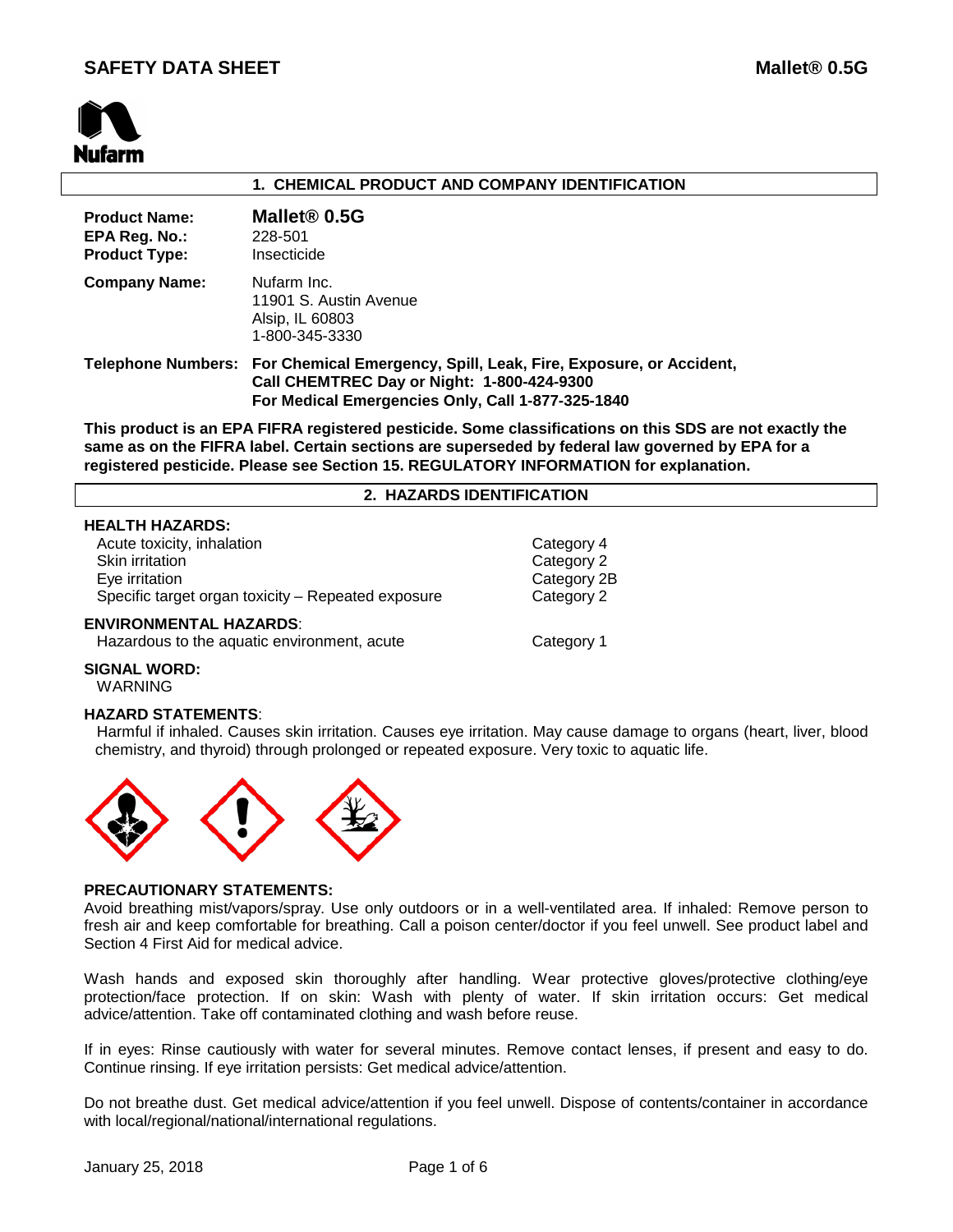# **SAFETY DATA SHEET Mallet® 0.5G**

Avoid release to the environment. Collect spillage. Dispose of contents/container in accordance with local/regional/national/international regulations.

# **3. COMPOSITION / INFORMATION ON INGREDIENTS**

**COMPONENTS CAS NO. % BY WEIGHT** Imidacloprid 138261-41-3 0.45 – 0.55 N-methyl pyrrolidone 872-50-4 1.9 – 2.1 Proprietary carrier Trade Secret Trade Secret Trade Secret Trade Secret Trade Secret Trade Secret

**Synonyms:** 1-[(6-chloro-3-pyridinyl)methyl]-N-nitro-2-imidazolidinimine

Ingredients not precisely identified are proprietary or non-hazardous. Values are not product specifications.

# **4. FIRST AID MEASURES**

**If on Skin or Clothing:** Take off contaminated clothing. Rinse skin immediately with plenty of water for 15 to 20 minutes. Call a poison control center or doctor for treatment advice.

**If in Eyes:** Hold eye open and rinse slowly and gently with water for 15 to 20 minutes. Remove contact lenses, if present, after the first 5 minutes, then continue rinsing eye. Call a poison control center or doctor for treatment advice.

**Most Important symptoms/effects, acute and delayed**: Changes in blood chemistry, Damage to organs (heart, liver, blood chemistry, and thyroid) through prolonged or repeated exposure

**Indication of Immediate medical attention and special treatment if needed, if necessary**: Respiratory, skin, ore eye irritation. No specific antidote is available. Treat symptomatically.

# **5. FIRE FIGHTING MEASURES**

**Flash Point:** Not applicable due to product form (solid)

**Autoignition Temperature:** Not Determined

**Flammability Limits:** Not Determined

**Extinguishing Media:** Use extinguishing media suitable for surrounding materials. Dry chemical, carbon dioxide, foam, water spray or fog.

**Special Fire Fighting Procedures:** Firefighters should wear NIOSH/MSHA approved self-contained breathing apparatus and full fire-fighting turn out gear. Dike area to prevent runoff and contamination of water sources. Dispose of fire control water later.

**Unusual Fire and Explosion Hazards:** If water is used to fight fire, contain runoff, using dikes to prevent contamination of water supplies. Dispose of fire control water later

**Hazardous Decomposition Materials (Under Fire Conditions):** May produce gases such as oxides of carbon and nitrogen.

# **6. ACCIDENTAL RELEASE MEASURES**

**Personal Precautions:** Wear appropriate protective gear for the situation. See Personal Protection information in Section 8.

**Environmental Precautions:** Prevent material from entering public sewer systems or any waterways. Do not flush to drain. Large spills to soil or similar surfaces may necessitate removal of topsoil. The affected area should be removed and placed in an appropriate container for disposal.

**Methods for Containment:** Dike spill using absorbent or impervious materials such as earth, sand or clay. Collect and contain contaminated absorbent and dike material for disposal.

**Methods for Cleanup and Disposal:** Avoid creation of dusty conditions. If dry, sweep or scoop up material and place into container for disposal. If wet, pump any free liquid into an appropriate closed container. Decontaminate tools and equipment following cleanup. See Section 13: DISPOSAL CONSIDERATIONS for more information.

**Other Information:** Large spills may be reportable to the National Response Center (800-424-8802) and to state and/or local agencies.

# **7. HANDLING AND STORAGE**

# **HANDLING**:

Causes moderate eye irritation. Avoid contact with eyes or clothing. Users should wash hands before eating, drinking, chewing gum, using tobacco or using the toilet. Remove clothing immediately if pesticide gets inside. Then wash thoroughly and put on clean clothing. Remove Personal Protective Equipment (PPE) immediately after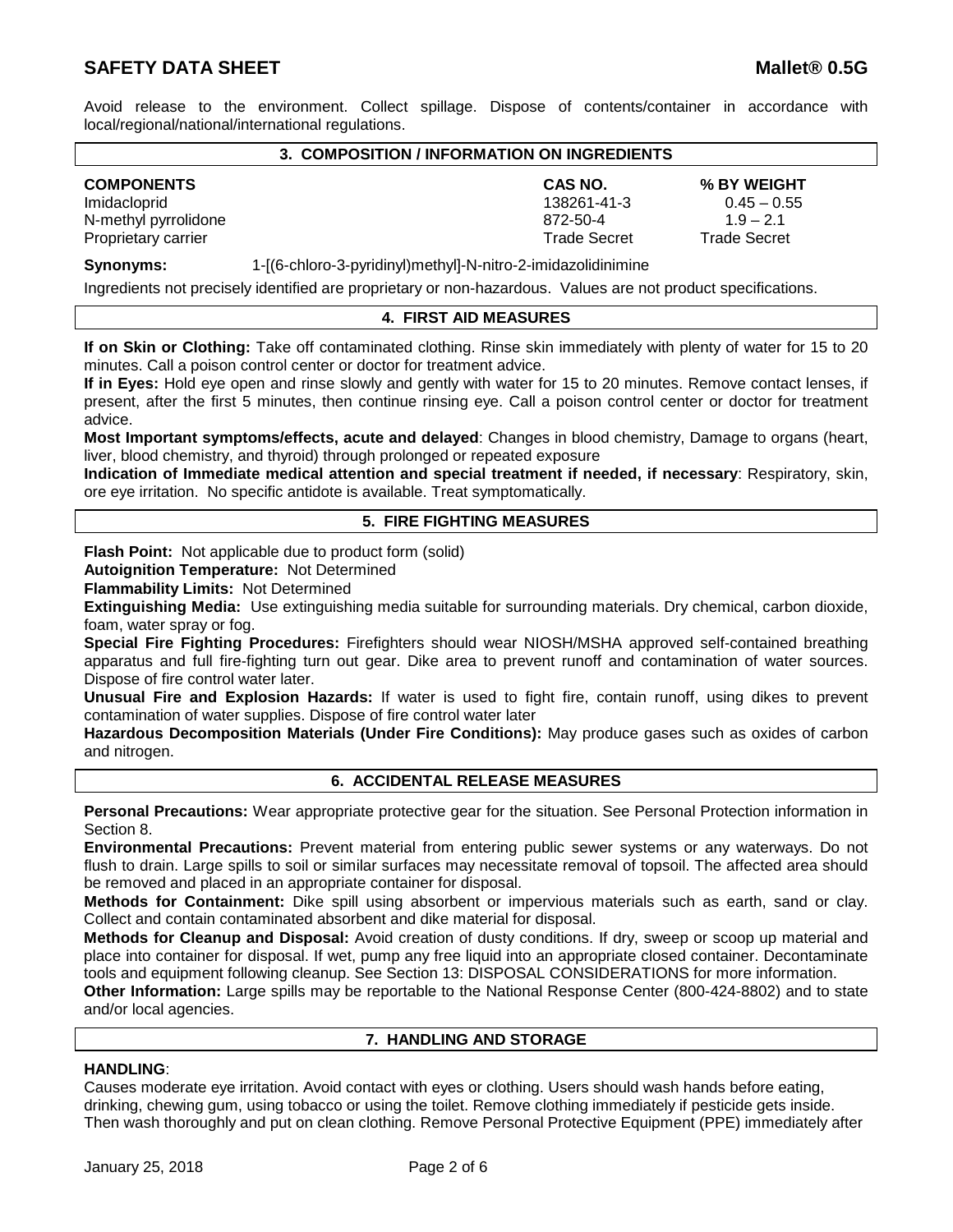handling this product. Wash the outside of gloves before removing. As soon as possible, wash thoroughly and change into clean clothing. Keep children and pets off treated area until dry.

# **STORAGE:**

Store in a cool, dry place and in such a manner as to prevent cross-contamination with other pesticides, fertilizers, food and feed. Store in original container and out of the reach of children, preferably in a locked storage area. Do not contaminate water, food, or feed by storage or disposal. Handle and open container in a manner as to prevent spillage. If the container is leaking or material is spilled for any reason or cause, carefully sweep material into a pile. Refer to Precautionary Statements on label for hazards associated with the handling of this material.

Do not walk through spilled material. Dispose of as directed for pesticides above, or apply uncontaminated product according to Directions For Use. Keep unauthorized people away.

# **8. EXPOSURE CONTROLS / PERSONAL PROTECTION**

# **Engineering Controls:**

Where engineering controls are indicated by specific use conditions or a potential for excessive exposure, use local exhaust ventilation at the point of generation.

**Eye/Face Protection:** To avoid contact with eyes, wear chemical goggles or shielded safety glasses. An emergency eyewash or water supply should be readily accessible to the work area.

**Skin Protection:** To avoid contact with skin wear long pants, long-sleeved shirt, socks, shoes and chemicalresistant gloves. An emergency shower or water supply should be readily accessible to the work area.

**Respiratory Protection:** Not normally required. If vapors or mists exceed acceptable levels, wear NIOSH approved air-purifying respirator with cartridges/canisters approved for use against pesticides.

**General Hygiene Considerations:** Personal hygiene is an important work practice exposure control measure and the following general measures should be taken when working with or handling this material: 1) do not store, use and/or consume foods, beverages, tobacco products, or cosmetics in areas where this material is stored; 2) wash hands and face carefully before eating, drinking, using tobacco, applying cosmetics or using the toilet.

### **Exposure Guidelines:**

|                      | <b>OSHA</b> |             | <b>ACGIH</b> |      | <b>WEEL</b> |
|----------------------|-------------|-------------|--------------|------|-------------|
| Component            | TWA         | <b>STEL</b> | TWA          | STEL | TWA         |
| Imidacloprid         | NΕ          | ΝE          | ΝE           | NE   | ΝE          |
| N-methyl pyrrolidone | NΕ          | ΝE          | 100 mg/l*    | NE   | 10 ppm      |

NE = Not Established

WEEL = Workplace Environmental Exposure Levels

\* Biological Exposure Index at end of shift. California OSHA PEL: 1 ppm.

# **9. PHYSICAL AND CHEMICAL PROPERTIES**

| Appearance:<br>Odor:                          | Brown colored granules<br>Slight odor |
|-----------------------------------------------|---------------------------------------|
| Odor threshold:                               | No data available<br>6.4              |
| pH:<br><b>Melting point/freezing point:</b>   | No data available                     |
| Initial boiling point and boiling range       | No data available                     |
| <b>Flash point:</b>                           | No data available                     |
| <b>Evaporation rate:</b>                      | No data available                     |
| Flammability (solid, gas):                    | No data available                     |
| Upper/lower flammability or explosive limits: | No data available                     |
| Vapor pressure:                               | No data available                     |
| Vapor density:                                | No data available                     |
| <b>Relative density:</b>                      | $0.747$ g/ml                          |
| Solubility(ies):                              | Relatively insoluble                  |
| Partition coefficient: n-octanol/water:       | No data available                     |
| <b>Autoignition temperature:</b>              | No data available                     |
| <b>Decomposition temperature:</b>             | No data available                     |
| <b>Viscosity:</b>                             | No data available                     |

**Note:** Physical data are typical values, but may vary from sample to sample. A typical value should not be construed as a guaranteed analysis or as a specification.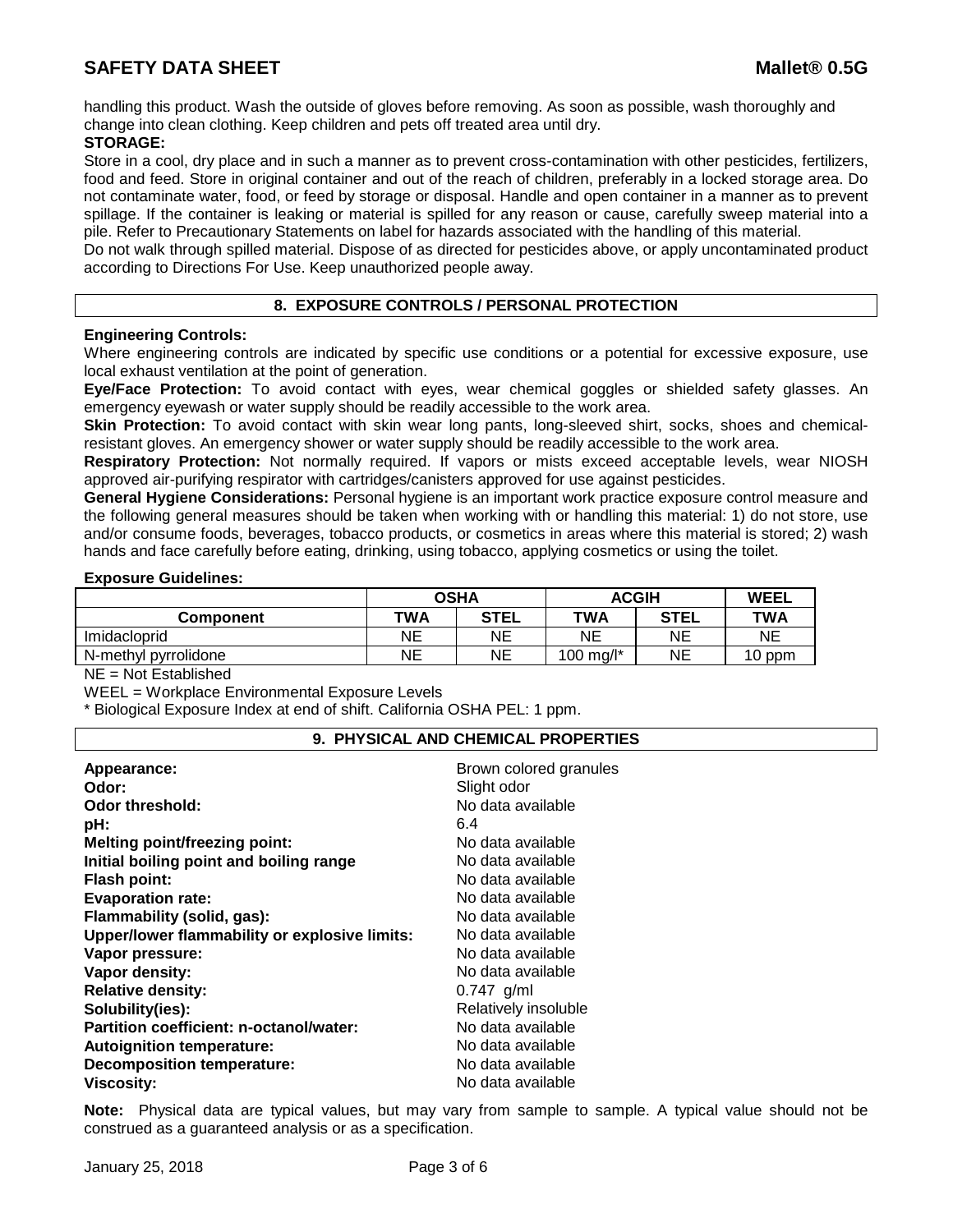# **10. STABILITY AND REACTIVITY**

**Reactivity:** Not reactive.

**Chemical Stability:** This material is stable under normal handling and storage conditions.

**Possibility of Hazardous Reactions:** Will not occur.

**Conditions to Avoid:** Excessive heat. Do not store near heat or flame.

**Incompatible Materials:** Strong oxidizing agents: bases and acids.

**Hazardous Decomposition Products:** Under fire conditions, may produce gases such as hydrogen chloride, hydrogen cyanide, and oxides of carbon and nitrogen.

# **11. TOXICOLOGICAL INFORMATION**

**Likely Routes of Exposure:** Inhalation, skin and eye contact.

**Symptoms of Exposure:** Moderately irritating to the eye based on toxicity studies. Dusts may cause irritation. Slightly toxic and minimally irritating to the skin based on toxicity studies. Slightly toxic if ingested based on toxicity studies. Low inhalation toxicity.

**Delayed, immediate and chronic effects of exposure:** Inhalation of product may aggravate existing chronic respiratory problems such as asthma, emphysema or bronchitis. Skin contact may aggravate existing skin disease.

# **Toxicological Data:**

Data from laboratory studies conducted are summarized below:

**Oral:** Rat  $LD_{50}$ :  $> 5,000$  mg/kg (female)

**Dermal:** Rat LD<sub>50</sub>: >5,000 mg/kg

**Inhalation:** Rat 4-hr LC<sub>50</sub>: >2.06 mg/l

**Eye Irritation:** Rabbit: Moderately irritating

**Skin Irritation: Rabbit: Moderately irritating** 

**Skin Sensitization:** Not a contact sensitizer in guinea pigs following repeated skin exposure.

**Subchronic (Target Organ) Effects:** Repeated overexposure to imidacloprid, may affect heart, thyroid, blood chemistry, and liver. Repeated overexposure to N-Methyl 2-pyrrolidinone (NMP) may cause effects to eyes, skin, respiratory system, central nervous system, liver and kidneys. The solvent component of this product is reported to cause irritation to the eyes and skin and may contribute to the irritation potential reported for this product.

**Carcinogenicity / Chronic Health Effects:** Prolonged overexposure to imidacloprid can cause effects to the thyroid. Imidacloprid did not cause cancer in laboratory animal studies. The U.S. EPA has given imidacloprid a Group E classification (evidence of non-carcinogenicity in humans). No increase in tumors was seen in rats via dietary or inhalation exposure to NMP for two years; however, an increase in liver tumors was noted in mice receiving high dietary doses over a similar period. Liver tumors are not uncommon when non-genotoxic chemicals such as NMP are tested in the mouse bioassay.

**Reproductive Toxicity:** In a two-generation reproduction study in rats, imidacloprid produced reduced mean body weights and body weight gains. No other reproductive effects were observed. NMP may adversely affect reproduction in rats after ingestion, although fertility is unaltered.

**Developmental Toxicity:** Rat and rabbit studies on imidacloprid resulted in skeletal abnormalities, increased resorptions (rabbits) and reduced body weight gains at doses that were also toxic to mother animals. Fetal developmental effects were observed following ingestion, inhalation and dermal exposures to NMP in pregnant animals, and occurred both in the presence and absence of maternal toxicity.

**Genotoxicity:** The imidacloprid mutagenicity studies, taken collectively, demonstrate that imidacloprid is not genotoxic or mutagenic. Neither *in vitro* nor *in vivo* tests on NMP demonstrated mutagenic effects.

**Assessment Carcinogenicity:** None listed with ACGIH, IARC, NTP or OSHA.

## **12. ECOLOGICAL INFORMATION**

#### **Environmental Hazards:**

This product is toxic to aquatic invertebrates.

# **Ecotoxicity:**

| Data on Imidacloprid Technical:         |                    |                                                 |           |
|-----------------------------------------|--------------------|-------------------------------------------------|-----------|
| 96-hour LC <sub>50</sub> Rainbow Trout: | $211 \text{ mg/l}$ | Japanese Quail Oral LD <sub>50</sub> :          | 31 mg/kg  |
| 48-hour EC <sub>50</sub> Daphnia:       | 85 mg/l            | Bobwhite Quail Oral LD <sub>50</sub> :          | 152 mg/kg |
| 96-hour LC <sub>50</sub> Mysid:         | $0.038$ ppm        | House Sparrow Oral LD <sub>50</sub> :           | 41 mg/kg  |
| 96-hour LC <sub>50</sub> Bluegill:      | $>105$ mg/l        | Bobwhite Quail 8-day Dietary LC <sub>50</sub> : | 1535 ppm  |
|                                         |                    |                                                 |           |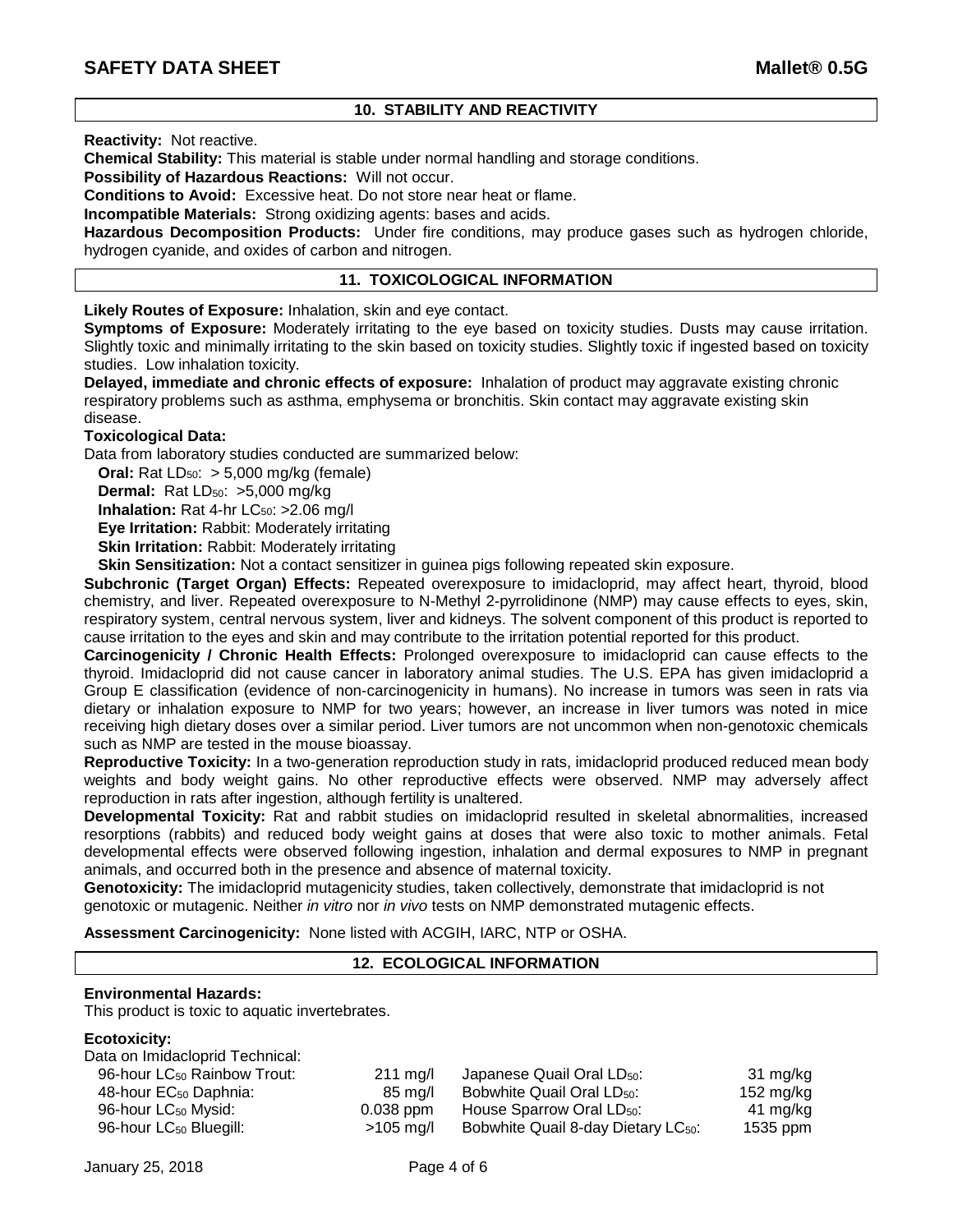# **SAFETY DATA SHEET Mallet® 0.5G**

48-hour Honey Bee Oral LD<sub>50</sub>: 0.0039 µg/bee

48-hour Honey Bee Contact  $LD_{50}$ : 0.078  $\mu q$ /bee Mallard Duck 8-day Dietary LC $_{50}$ :  $\rightarrow$  4797 ppm

## **Environmental Fate:**

Hydrolysis half-life of imidacloprid is greater than 30 days at pH 7 and 25°C. The aqueous photolysis half-life is less than 3 hours. The soil surface photolysis of imidacloprid has a half-life of 39 days, and in soil, the half-life ranged from 26 to 229 days.

#### **13. DISPOSAL CONSIDERATIONS**

## **Waste Disposal Method:**

Wastes resulting from the use of this product may be disposed of on site or at an approved waste disposal facility. Improper disposal of excess pesticide is a violation of Federal law.

### **Container Handling and Disposal:**

Nonrefillable container. Do not reuse or refill this container. Completely empty bag into application equipment, then offer for recycling if available, or dispose of empty bag in a sanitary landfill or by incineration. Do not burn unless allowed by state and local ordinance. If burned stay out of smoke.

# **14. TRANSPORTATION INFORMATION**

Follow the precautions indicated in Section 7: HANDLING AND STORAGE of this SDS.

### **DOT**

Not regulated by DOT unless shipped by water. See IMO / IMDG description.

### **IMDG**

UN3077, Environmentally hazardous substance, solid, n.o.s., (Imidacloprid), 9, III, Marine Pollutant

#### **IATA**

UN3077, Environmentally hazardous substance, solid, n.o.s., (Imidacloprid), 9, III, Marine Pollutant

# **15. REGULATORY INFORMATION**

# **EPA FIFRA INFORMATION**

This chemical is a pesticide product registered by the United States Environmental Protection Agency and is subject to certain labeling requirements under federal pesticide law. These requirements differ from the classification criteria and hazard information required for safety data sheets (SDS), and for workplace labels of non-pesticide chemicals. The hazard information required on the pesticide label is reproduced below. The pesticide label also includes other important information, including directions for use.

CAUTION. Wash thoroughly with soap and water after handling and before eating, drinking, chewing gum or using tobacco.

# **U.S. FEDERAL REGULATIONS**

**TSCA Inventory:** This product is exempted from TSCA because it is solely for FIFRA regulated use.

#### **SARA Hazard Notification/Reporting:**

**Hazard Categories Under Criteria of SARA Title III Rules (40 CFR Part 370):** Immediate and Delayed

# **Section 313 Toxic Chemical(s):**

N-methyl pyrrolidone

**Reportable Quantity (RQ) under U.S. CERCLA:**

None

# **RCRA Waste Code:**

Under RCRA, it is the responsibility of the product user to determine at the time of disposal, whether a material containing the product or derived from the product should be classified as a hazardous waste.